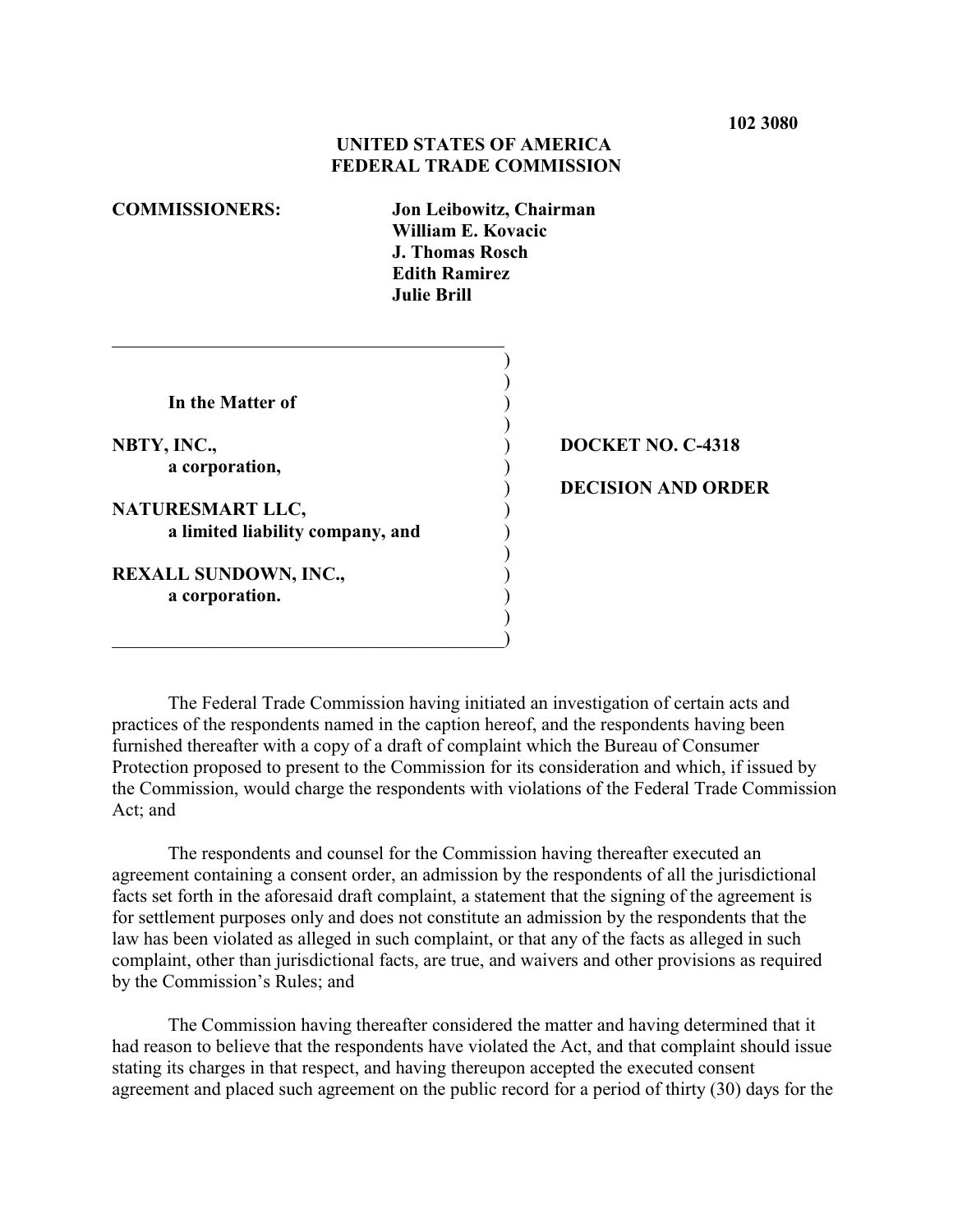receipt and consideration of public comments, and having duly considered the comments received from interested persons, now in further conformity with the procedure described in Commission Rule 2.34, 16 C.F.R. § 2.34, the Commission hereby issues its complaint, makes the following jurisdictional findings, and issues the following order:

- 1. Respondent NBTY, Inc. is a Delaware corporation with its principal place of business located at 2100 Smithtown Ave., Ronkonkoma, New York 11779.
- 2. Respondent NatureSmart LLC is a Colorado limited liability company with its principal place of business at 2100 Smithtown Ave., Ronkonkoma, New York 11779.
- 3. Respondent Rexall Sundown, Inc., also doing business as Sundown, Inc., is a Florida corporation with its principal place of business at 2100 Smithtown Ave., Ronkonkoma, New York 11779.
- 4. The Federal Trade Commission has jurisdiction of the subject matter of this proceeding and of the respondents and this proceeding is in the public interest.

# **ORDER**

# **DEFINITIONS**

For purposes of this order, the following definitions shall apply:

- 1. Unless otherwise specified, "respondents" means NBTY, Inc., NatureSmart LLC, and Rexall Sundown, Inc., also doing business as Sundown, Inc., and their successors and assigns, and their officers, and each of the above's agents, servants, representatives, and employees.
- 2. The "NBTY Products" means, collectively, the children's multivitamin and mineral chewable tablet products manufactured, promoted, advertised, distributed, and sold by respondents under the names Disney Princess Complete and Marvel Heroes Complete and the following children's multivitamin and mineral gummy products: Disney Princess Gummies; Disney Pixar Cars Gummies; Disney Winnie the Pooh Gummies; Disney Tigger & Pooh Gummies; Disney Pixar Finding Nemo Gummies; Disney Pixar Wall-E Gummies; Disney Pixar Toy Story Gummies; and Marvel Heroes Gummies.
- 3. "Commerce" means as defined in Section 4 of the FTC Act, 15 U.S.C. § 44.
- 4. "Product" means any good that is offered for sale, sold or distributed to the public by respondents, their successors and assigns, under any brand name of respondents, their successors and assigns, or under the brand name of any third party. "Product" also means any product sold or distributed to the public by third parties under any brand name of respondents, or under private labeling agreements with respondents, their successors and assigns. "Product" shall include, but not be limited to, the NBTY Products.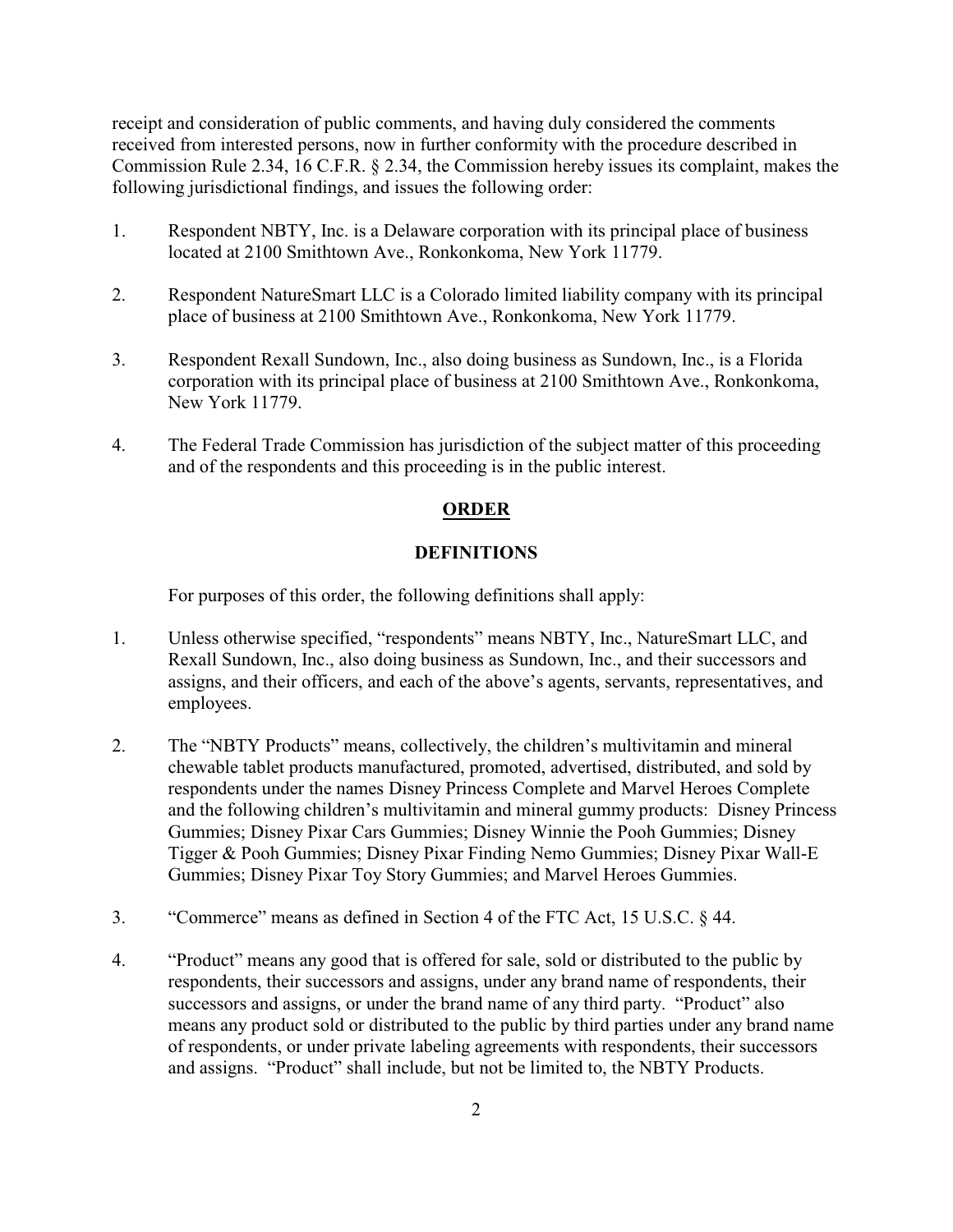- 5. "Food" and "drug" mean as defined in Section 15 of the FTC Act, 15 U.S.C. § 55.
- 6. "DHA" means docosahexaenoic acid, a polyunsaturated Omega-3 fatty acid.
- 7. The term "including" in this order means "including without limitation."
- 8. The terms "and" and "or" in this order shall be construed conjunctively or disjunctively as necessary, to make the applicable phrase or sentence inclusive rather than exclusive.

#### **I.**

**IT IS ORDERED** that respondents, directly or through any corporation, partnership, subsidiary, division, trade name, or other device, in connection with the manufacturing, labeling, advertising, promotion, offering for sale, sale, or distribution of any Product, in or affecting commerce, shall not misrepresent, expressly or by implication, including through the use of a product name, endorsement, depiction, or illustration, that such Product contains a specific ingredient or a specific numerical amount of any ingredient.

## **II.**

**IT IS FURTHER ORDERED** that respondents, directly or through any corporation, partnership, subsidiary, division, trade name, or other device, in connection with the manufacturing, labeling, advertising, promotion, offering for sale, sale, or distribution of any Product, in or affecting commerce, shall not make, expressly or by implication, including through the use of a product name, endorsement, depiction, or illustration, any representation about the health benefits, performance, or efficacy of any Product, including, but not limited to, representations that DHA or any other substantially similar ingredient in such Product promotes brain or eye health, unless the representation is non-misleading, and, at the time of making such representation, respondents possess and rely upon competent and reliable scientific evidence that is sufficient in quality and quantity based on standards generally accepted in the relevant scientific fields, when considered in light of the entire body of relevant and reliable scientific evidence, to substantiate that the representation is true. For purposes of this Part, competent and reliable scientific evidence means tests, analyses, research, or studies that have been conducted and evaluated in an objective manner by qualified persons and are generally accepted in the profession to yield accurate and reliable results.

### **III.**

**IT IS FURTHER ORDERED** that nothing in this order shall prohibit respondents from making any representation for:

A. Any drug that is permitted in labeling for such drug under any tentative or final standard promulgated by the Food and Drug Administration, or under any new drug application approved by the Food and Drug Administration; and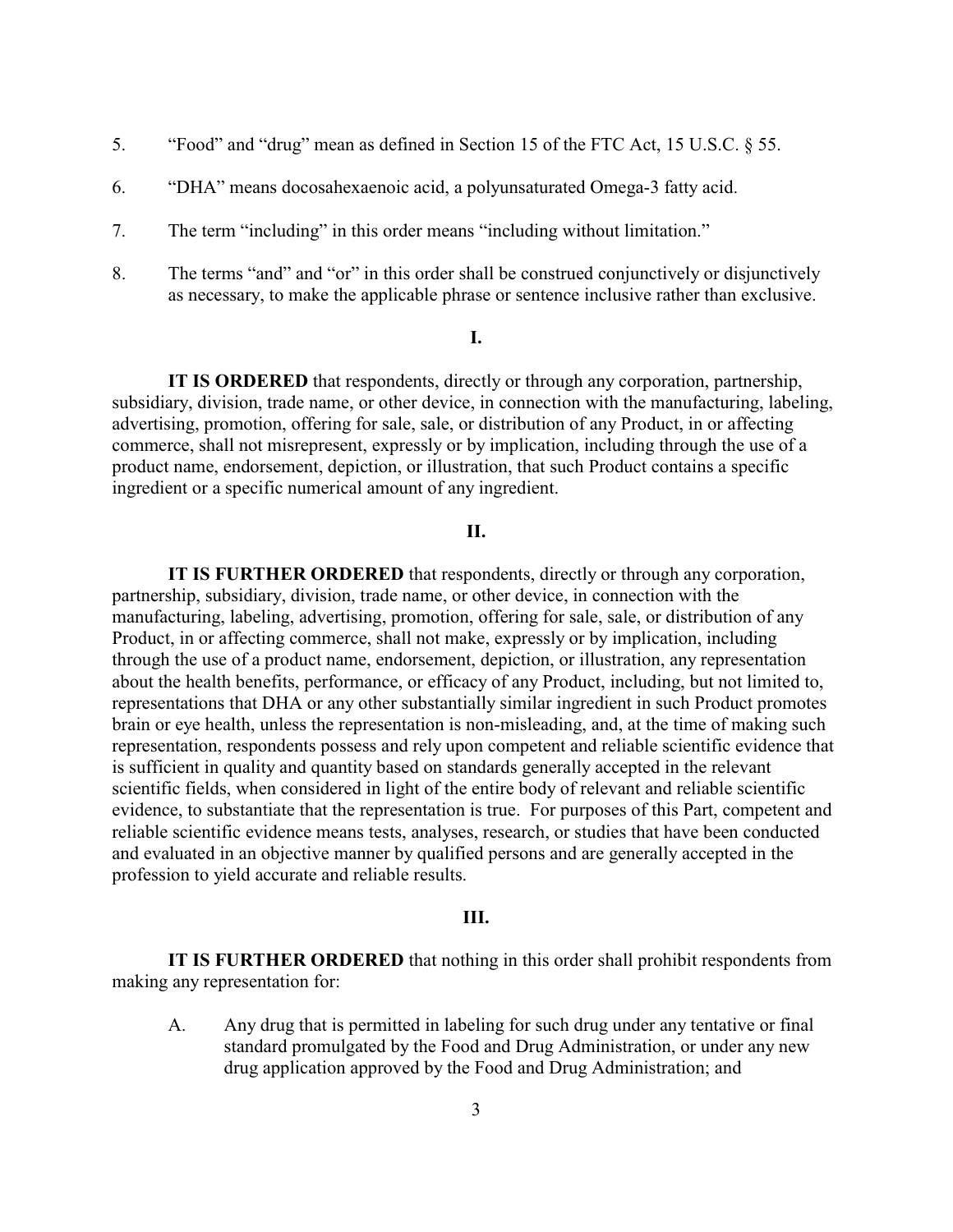B. Any product that is specifically permitted in labeling for such product by regulations promulgated by the Food and Drug Administration pursuant to the Nutrition Labeling and Education Act of 1990.

## **IV.**

**IT IS FURTHER ORDERED** that within five (5) days from the date of service of this order, respondents, jointly and severally, shall pay to the Commission by electronic funds transfer the sum of **two million, one hundred thousand dollars (\$2,100,000)** in accordance with instructions provided by the Commission.

- A. In the event of default on any obligation to make payment under this order, interest, computed pursuant to 28 U.S.C. § 1961(a), shall accrue from the date of default to the date of payment. In the event such default continues for ten (10) calendar days beyond the date that payment is due, the entire amount shall immediately become due and payable. Respondents shall be jointly and severally liable for all payments required by this Subpart and any interest on such payments.
- B. All funds paid to the Commission pursuant to this order shall be deposited into an account administered by the Commission or its agents to be used for equitable relief, including, but not limited to, consumer redress, including restitution, and any attendant expenses for the administration of such equitable relief. In the event that direct redress to consumers (which shall be the first priority for dispersing the funds set forth above) is wholly or partially impracticable or funds remain after the redress to consumers is completed, the Commission may apply any remaining funds for such other equitable relief (including consumer information remedies) as it determines to be reasonably related to respondents' practices alleged in the complaint. Any funds not used for such equitable relief shall be deposited in the United States Treasury as disgorgement. Respondents shall have no right to challenge the Commission's choice of remedies under this Part. Respondents shall be notified as to how the funds are distributed, but shall have no right to contest the manner of distribution chosen by the Commission. No portion of any payment under this Part herein shall be deemed a payment of any fine, penalty, or punitive assessment.
- C. Respondents relinquish all dominion, control, and title to the funds paid pursuant to this Part to the fullest extent permitted by law. Respondents shall make no claim to or demand for the return of the funds, directly or indirectly, through counsel or otherwise. In the event of bankruptcy of any respondent, respondents acknowledge that the funds paid are not part of the debtor's estate, nor does the estate have any claim or interest therein.
- D. Respondents agree that the facts as alleged in the complaint filed in this action shall be taken as true without further proof in any bankruptcy case or subsequent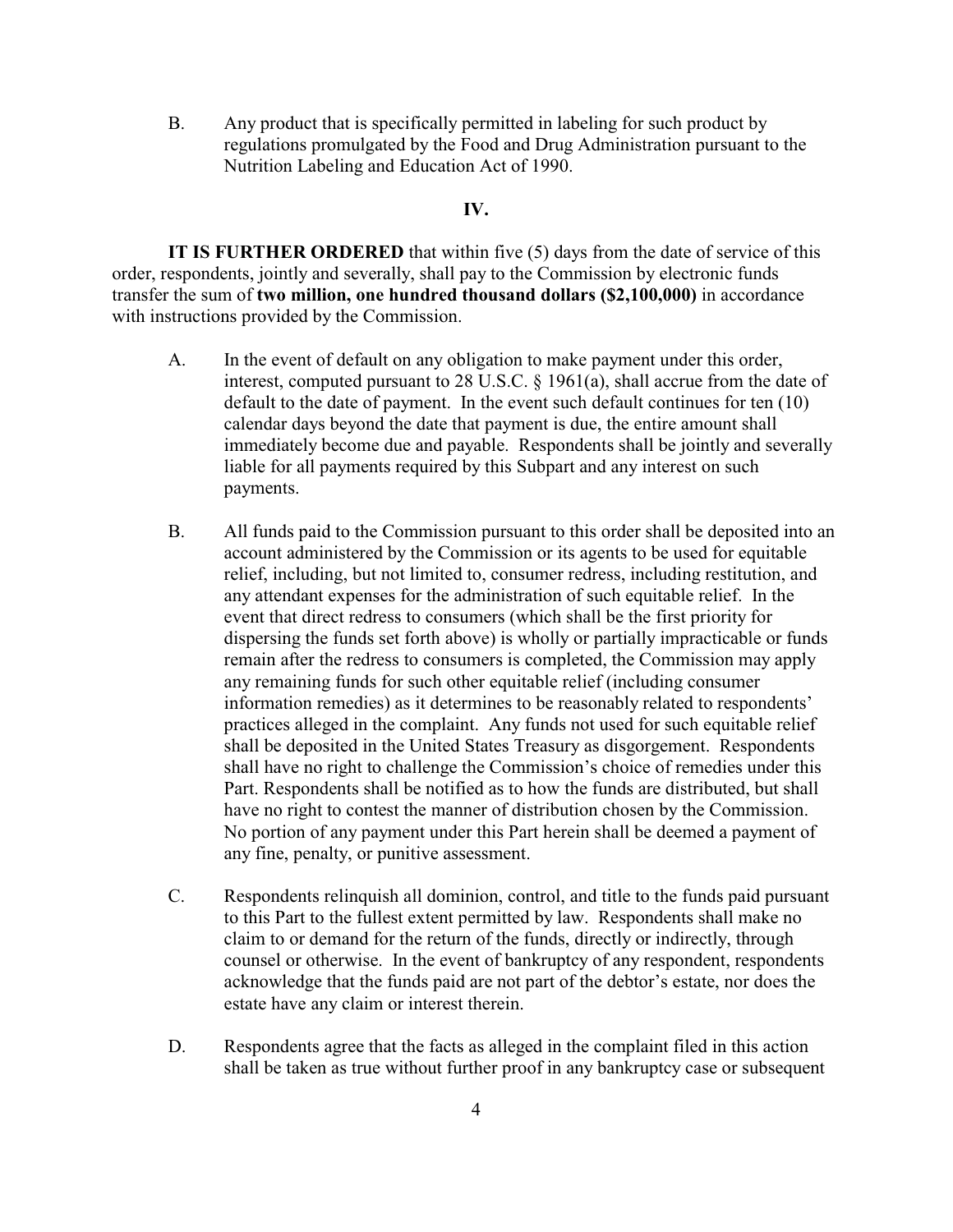civil litigation pursued by the Commission to enforce its rights to any payment under this Part, including, but not limited to, a nondischargeability complaint in any bankruptcy case.

E. Proceedings instituted under this Part are in addition to, and not in lieu of, any other civil or criminal remedies that may be provided by law, including any other proceedings the Commission may initiate to enforce this order.

#### **V.**

**IT IS FURTHER ORDERED** that respondents, and their successors and assigns, shall, for five (5) years after the last date of dissemination of any representation covered by this order, maintain and upon reasonable notice make available to the Federal Trade Commission for inspection and copying:

- A. All advertisements and promotional materials containing the representation;
- B. All materials that were relied upon in disseminating the representation; and
- C. All tests, reports, studies, surveys, demonstrations, or other evidence in their possession or control that contradict, qualify, or call into question the representation, or the basis relied upon for the representation, including complaints and other communications with consumers or with governmental or consumer protection organizations.

#### **VI.**

**IT IS FURTHER ORDERED** that respondents, and their successors and assigns, shall deliver a copy of this order to all current and future principals, officers, directors, and other employees having more than a *de minimis* responsibility with respect to the subject matter of this order, and shall secure from each such person a signed and dated statement acknowledging receipt of the order. Respondents shall deliver this order to current personnel within thirty (30) days after the date of service of this order, and to future personnel within thirty (30) days after the person assumes such position or responsibilities.

### **VII.**

**IT IS FURTHER ORDERED** that each respondent, and its successors and assigns, shall notify the Commission at least thirty (30) days prior to any change in the corporation that may affect compliance obligations arising under this order, including, but not limited to, dissolution, assignment, sale, merger, or other action that would result in the emergence of a successor corporation; the creation or dissolution of a subsidiary, parent, or affiliate that engages in any acts or practices subject to this order; the proposed filing or filing of a bankruptcy petition; or a change in the corporate name or address. Provided, however, that, with respect to any proposed change in the corporation about which respondents learn less than thirty (30) days prior to the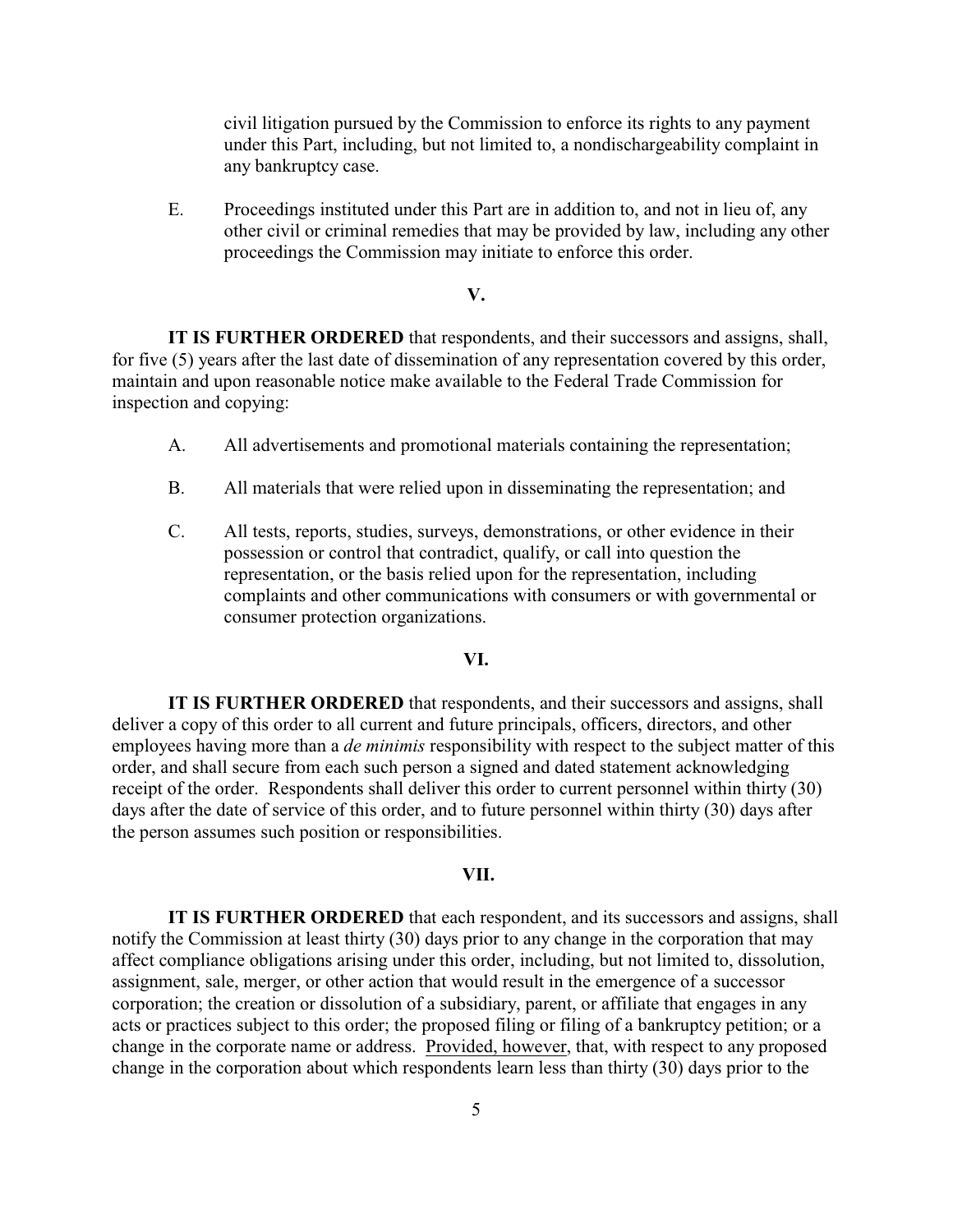date such action is to take place, each respondent, and its successors and assigns, shall notify the Commission as soon as is practicable after obtaining such knowledge. For the purposes of this order, respondents shall, unless otherwise directed by the Commission's authorized representatives, send by overnight courier or U.S. Postal Express Mail all reports and notifications to the Commission that are required by this order to:

> Associate Director for Enforcement Bureau of Consumer Protection Federal Trade Commission 600 Pennsylvania Avenue, N.W. Washington, D.C. 20580 RE: *In the Matter of NBTY, et al.,* FTC File No. 102 3080

Provided that, in lieu of overnight courier, respondents may send such reports or notifications by first-class mail, but only if respondents contemporaneously send an electronic version of such report or notification to the Commission at DEBrief@ftc.gov.

### **VIII.**

**IT IS FURTHER ORDERED** that respondents, and their successors and assigns, each shall, within sixty (60) days after service of this order, and, upon reasonable notice, at such other times as the Commission may require, file with the Commission a report, in writing, setting forth in detail the manner and form in which they have complied with this order. Within ten (10) days of receipt of written notice from a representative of the Commission, respondents shall submit additional true and accurate written reports.

#### **IX.**

This order will terminate on March 22, 2031, or twenty (20) years from the most recent date that the United States or the Federal Trade Commission files a complaint (with or without an accompanying consent decree) in federal court alleging any violation of the order, whichever comes later; provided, however, that the filing of such a complaint will not affect the duration of:

- A. Any Part in this order that terminates in less than twenty (20) years;
- B. This order's application to any respondent that is not named as a defendant in such complaint; and
- C. This order if such complaint is filed after the order has terminated pursuant to this Part.